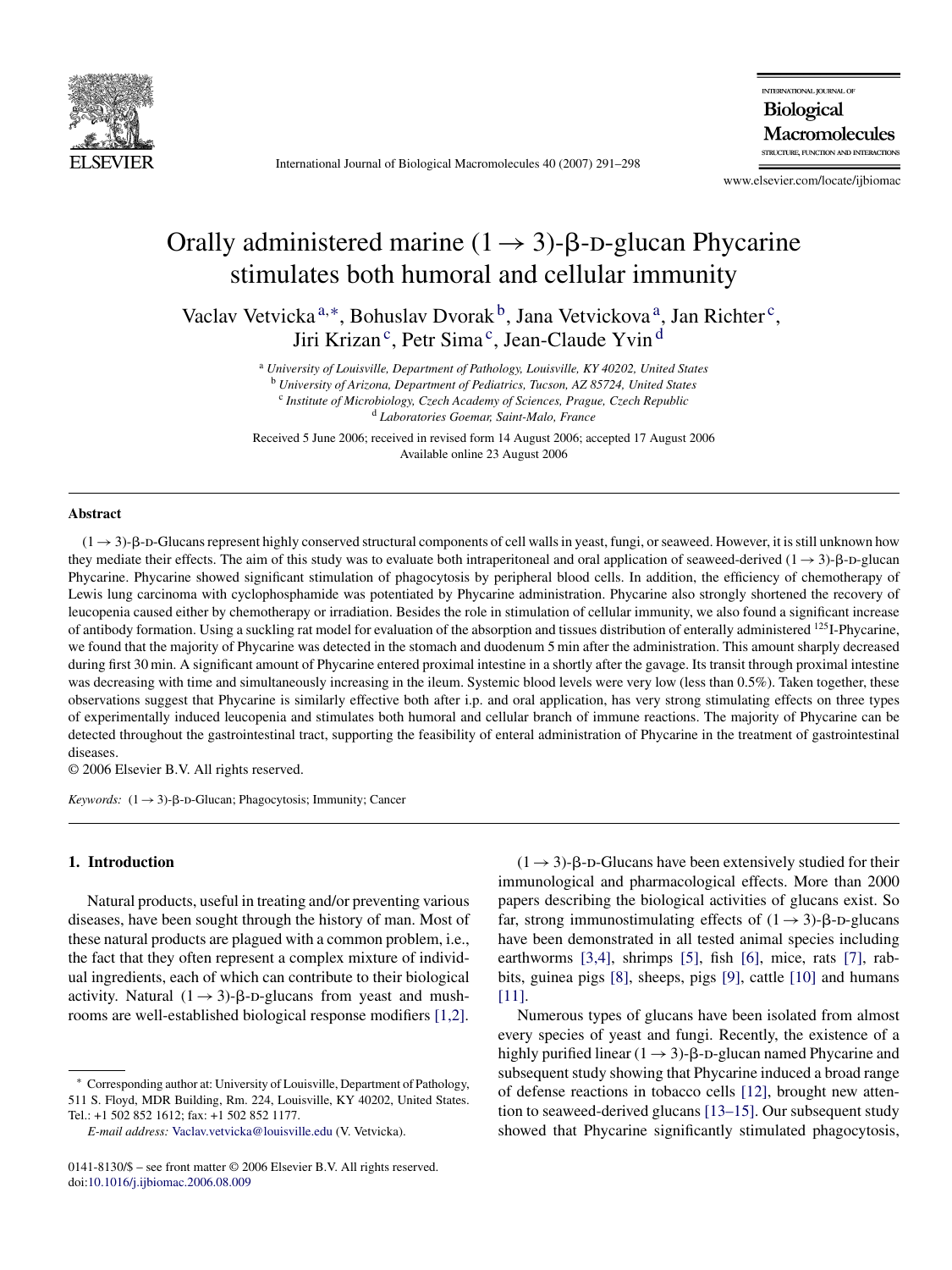synthesis and release of IL-1, IL-6 and TNF- $\alpha$ , and NK cellmediated killing of tumor cells both *in vitro* and *in vivo* [\[16\].](#page-7-0)

Phycarine acts via interaction with the CD11b/CD18 receptor similarly to yeast-derived glucans [\[16–18\]. D](#page-7-0)espite detailed knowledge of the activities of many glucans, including seaweedderived glucans[\[13,14\], v](#page-7-0)ery little information is available about the mechanisms of action of orally delivered glucans, as research was focused more on the question of whether orally administered glucan is more active than other mechanisms of action [\[14,19\].](#page-7-0) One of the most important findings was the effect of barley glucan which—in combination with anti-tumor antibodies-elicited substantial anti-tumor effects [\[20\].](#page-7-0)

The limited number of papers dealing with the problems of glucan transfer through the gastrointestinal tract mainly focused on the fact that fluorescent labeled glucan can be detected in cells isolated from various tissues [\[17\]. T](#page-7-0)he studies of Ross's group suggested that orally administered  $(1 \rightarrow 3)$ - $\beta$ -D-glucan is taken up by gastrointestinal macrophages and subsequently shuttled to reticuloendothelial system and bone marrow [\[17\]. H](#page-7-0)owever, the tissue distribution of glucans during the early stages of postnatal development, when digestive functions and immune systems are not fully established, is not known. In view of this, we used a developing suckling rat model for evaluation of the absorption and tissues distribution of enterally administered Phycarine.

The aims of the present study were to test the effect of Phycarine on both the cellular and humoral branches of immune reactions using in vitro models. In addition, intestinal absorption and tissues distribution of enterally administered Phycarine was evaluated.

## **2. Material and methods**

## *2.1. Animals*

Female, 6–10-week-old BALB/c and C57Bl/6J mice were purchased from the Jackson Laboratory (Bar Harbor, ME). All animal work was done according to the University of Louisville IACUC protocol. Animals were sacrificed by  $CO<sub>2</sub>$  asphyxiation.

Phycarine absorption studies were performed in 15-day-old Sprague–Dawley rats (Charles River Labs, Pontage, MI).

## *2.2. Materials*

RPMI 1640 medium, sodium citrate, dextran, Ficoll-Hypaque, antibiotics, sodium azide, bovine serum albumin (BSA), gentamycin, Wright stain, and *Limulus* lysate test E-TOXATE, cyclophosphamide, and 5-fluorouracil were obtained from Sigma Chemical Co. (St. Louis, MO), fetal calf serum (FCS) was from Hyclone Laboratories (Logan, UT).

## *2.3. Glucan*

Phycarine was extracted and purified from the marine brown alga *Laminaria digitata* as described in Klarzynski et al. [\[12\].](#page-7-0) Briefly *L. digitata* sporophytes, harvested in late summer, were extracted with hot water for 2 h. The water extracts were fractionated by two ultrafiltrations, first with a cutoff of 300 kDa and second with a cutoff of 1 kDa. Resulting retentate was desalted and freeze-dried. Molecular weight of laminarin was 5300 Da, as measured by molecular size chromatography coupled with a refractometric detector. Purity, size and structure were further analyzed by  ${}^{13}C$  NMR spectroscopy and HPAEC-PAD. Using the *Limulus* lysate test, we determined the LPS contamination to be below 0.005 U/ml.

#### *2.4. Antibody formation assay*

Mice were fed with Phycarine in drinking water  $(250 \,\mu\text{g/mouse})$  for 28 days. Five days before the end of experiment, mice were immunized i.p. with 0.5 ml of sheep erythrocytes in PBS. The antibody formation by splenocytes was evaluated by modified Jerne plaque assay [\[21\].](#page-7-0)

#### *2.5. Phycarine iodination*

One mg of IODO-GEN  $(1,3,4,6$ -tetrachloro-3 $\alpha,6\alpha$ diphenylglycouril; Sigma) was dissolved in 5 ml of chloroform and  $50 \mu l$  of this solution was transferred into glass tubes. Chloroform was evaporated and a thin film of IODO-GEN was deposited on the walls of the glass tubes. Tubes were stored at 0 ◦C until use. One hundred micrograms of Phycarine dissolved in PBS were incubated with  $11.1 \text{ MBq}$  of NaI $125$  (Amersham Biosciences, Piscataway, NJ) at  $25^{\circ}$ C for 1 h. Following the incubation, the mixture was purified by gel filtration on a PD 10 column (Sephadex G25M, Sigma) using 0.1 M phosphate buffer (pH 7.2), as a mobile phase.

## *2.6. Cell lines*

The Lewis lung carcinoma cells were obtained from Dr. G. Ross (University of Louisville, Louisville, KY) and were cultivated as described in Kogan et al. [\[22\].](#page-7-0) YAC-1 cells were obtained form ATCC (Manassas, VA) and cultivated in RMPI 1640 medium supplemented with 10% FCS.

## *2.7. Irradiation*

Mice were irradiated by the 500 cGy sub-lethal doses (Department of Radiology, University of Louisville). At different intervals, mice were fed orally with Phycarine in water. Subsequently, individual mice were sacrificed and the cellularity in peripheral blood, bone marrow, spleen and thymus was evaluated. The number of cells in blood has been evaluated as follows: one drop of blood from the orbital plexus was mixed with  $95 \mu l$  of Turk's solution and incubated for 5 min at room temperature. One drop of this solution has been dropped into hemocytometer and counted under an optical microscope.

The numbers of cells in bone marrow were evaluated as follows: mice were killed by cervical dislocation, the legs were separated from the body at the hip joint and the feet were removed. The legs were placed in a Petri dish obtaining RPMI 1640 medium. All muscle tissue from the femurs and tibia was removed and the bones were separated (only femurs were used). The epiphyses were cut off on both ends, the bone end was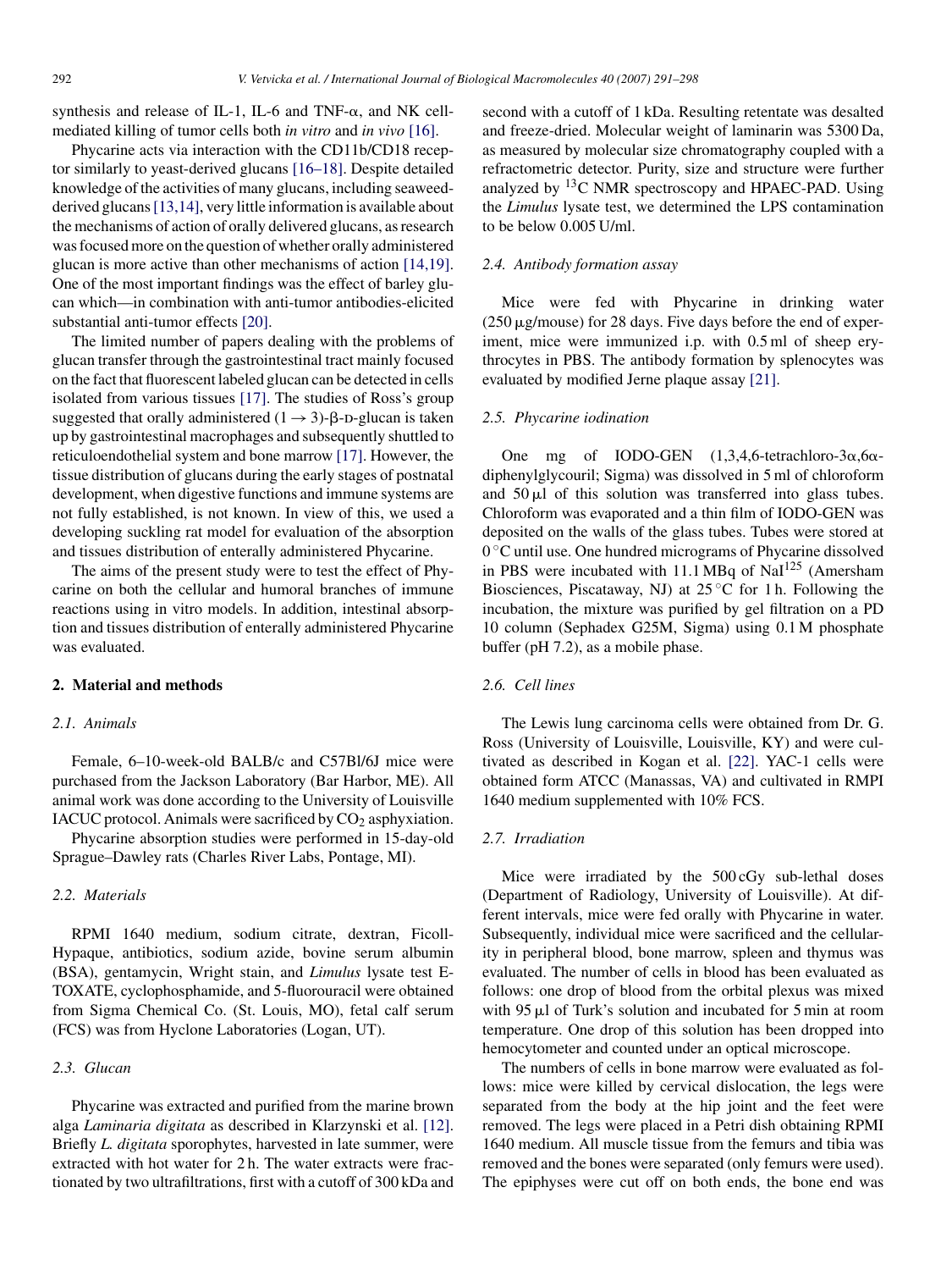punctured with a 23 G needle and flushed out with 3 ml of warm (22 $\degree$ C) RPMI 1640 medium. The large debris and cell clumps were removed by layering the cell suspension over 3 ml of heatinactivated FCS for 10 min on ice. The cells collected from the top of FCS were washed once by centrifugation at  $300 \times g$  for 10 min at 4 ◦C and kept in RMPI 1640 medium containing 5% FCS. One drop of the final solution was dropped into hemocytometer and counted under an optical microscope.

#### *2.8. Chemotherapy*

Cyclophosphamide was dissolved in PBS and injected i.p. at concentration 200 mg/kg [\[23\]. A](#page-7-0) group of mice has been injected on day 0 with either cyclophosphamide or with cyclophosphamide and Phycarine  $(250 \mu g/mouse)$ . On each subsequent day, mice were sacrificed and assayed for bone marrow and peripheral blood cellularity.

#### *2.9. Lewis lung carcinoma therapy*

Mice were injected i.m. with  $5 \times 10^6$  of Lewis lung carcinoma cells. Cyclophosphamide (150 mg/kg) was used i.p. at day 10 after tumor application, Phycarine  $(250 \mu g/mouse)$  was used either i.p. or orally from days 0 to 14 after tumor application. The control group of mice received daily i.p. PBS. Each group held a minimum of five mice. At the conclusion of the experiment, mice were euthanized, lungs removed, fixed in 10% formalin and the number of hematogenic metastases in lung tissue was estimated using a binocular lens at  $8\times$  magnification.

## *2.10. Cytotoxic assay*

Splenocytes isolated from mice fed with glucan were cultivated in RPMI 1640 medium supplemented with glutamine, 5% FCS and 50 mg/ml gentamycine. Cells were diluted at concentration of  $6.4 \times 10^6$ /ml and mixed with target cell line YAC-1 in two ratios, 64:1 and 32:1. YAC-1 cells were previously labeled for 90 min with  $4 \text{ MBq NaCr}^{51}$ . Cells were incubated for 18 h and the cell cytotoxicity was calculated.

### *2.11. 5-Fluorouracil*

Mice were injected i.v. with 0.1 ml of 5-fluorouracil (3 mg/ml). At different intervals, mice were fed orally with Phycarine  $(250 \mu g/mouse)$  in water. Subsequently, individual mice were sacrificed and the cellularity in blood, bone marrow, spleen and thymus was evaluated.

#### *2.12. Phagocytosis*

The technique employing phagocytosis of synthetic polymeric microspheres was described earlier [\[24\].](#page-7-0) Briefly nonstimulated peritoneal cells were incubated with 0.05 ml of 2 hydroxyethyl methacrylate particles (HEMA;  $5 \times 10^8$  ml<sup>-1</sup>). The test tubes were incubated at 37 ◦C for 60 min with intermittent shaking. Smears were stained with Wright stain. The cells with three and more HEMA particles were considered positive.

#### *2.13. Apoptosis*

Six Balb/c mice from the control group (drinking water) and six mice from the glucan group (drinking Phycarine) were sacrificed by cervical dislocation. Spleens were disintegrated in glass homogenizer in of HMEMd medium (Sebac Co., Germany) and the splenocyte suspension was washed. Cells were pipeted into 96 U-bottom microtiter plates  $(0.75 \times 10^6$  per well) and then  $2 \times$  washed in FACS-PBS (PBS, 0.1% gelatine, 0.02% sodium azide). To avoid non-specific binding of monoclonal antibodies, washed cells were blocked with 10% heat-inactivated murine serum  $(10 \mu I)$  per well) for 20 min on ice and stained by mAb CD19-biotine (Becton-Dickinson, Franklin Lakes, USA), diluted  $1:2000$  (10  $\mu$ l per well) for 30 min on ice. After being washed 3×, PE-Cy7-labelled streptavidin (Caltag, CA), diluted 1:200, was added to bind to biotinylated CD19 antibody  $(10 \mu l$  per well) for 30 min on ice. After streptavidin binding, the cells were  $2\times$  washed by FACS-PBS and  $1\times$  washed in Annexin V binding buffer (Exbio, Prague, Czech Republic) and then were stained by of FITC-labeled Annexin V, diluted 1:100 (10  $\mu$ l per well) for 15 min on ice. Finally, cells in each well were resuspended in  $20 \mu l$  of Annexin V binding buffer. Ten minutes before measuring,  $10 \mu l$  of Hoechst 33258 dye (Molecular Probes, OR), final dilution  $0.1 \mu g/ml$ , was added to all samples to exclude dead cells and to stain phases of apoptosis (necrosis and late phase). Cells in the early phase of apoptosis show Annexin V positivity and Hoechst 33258 negativity [\[25\]. F](#page-7-0)ACS analyses were performed on LSRII Instrument (Becton-Dickinson, Franklin Lakes, FL). Collected data were analyzed by cytometric data analysis software Flowjo (Tree Star, OR).

#### *2.14. Absorption studies*

Forty pups, both male and female originating from four different litters, were used in these studies. Pups were fasted for 20 h before the beginning of experiment. Fasted pups were kept in plastic cages, which were placed with their bottom half on an electric heating pad to help the pups regulate their normal body temperature. At the beginning of experiment, pups were gavaged with  $200 \mu l$  of  $0.9\%$  saline containing approximately 12,000 cpm of  $^{125}$ I Phycarine.

At selected time points (5, 10, 30, 60, and 120 min after Phycarine administration), the pups were anesthetized and decapitated. A  $100 \mu l$  of systemic blood was collected. Then, the stomach, duodenum, the small intestine, liver, and kidney were quickly removed. The small intestine was divided into two halves (proximal and distal) and all collected samples were counted on a Packard Cobra II gamma counter (Packard BioScience, Downers Grove, IL). Results were expressed as a percentile of the original dosage. To evaluate the fate of administered Phycarine, total recovery of labeled Phycarine was calculated as a percentile of administered dose.

## *2.15. Statistics*

Student's *t*-test was used to statistically analyze the data.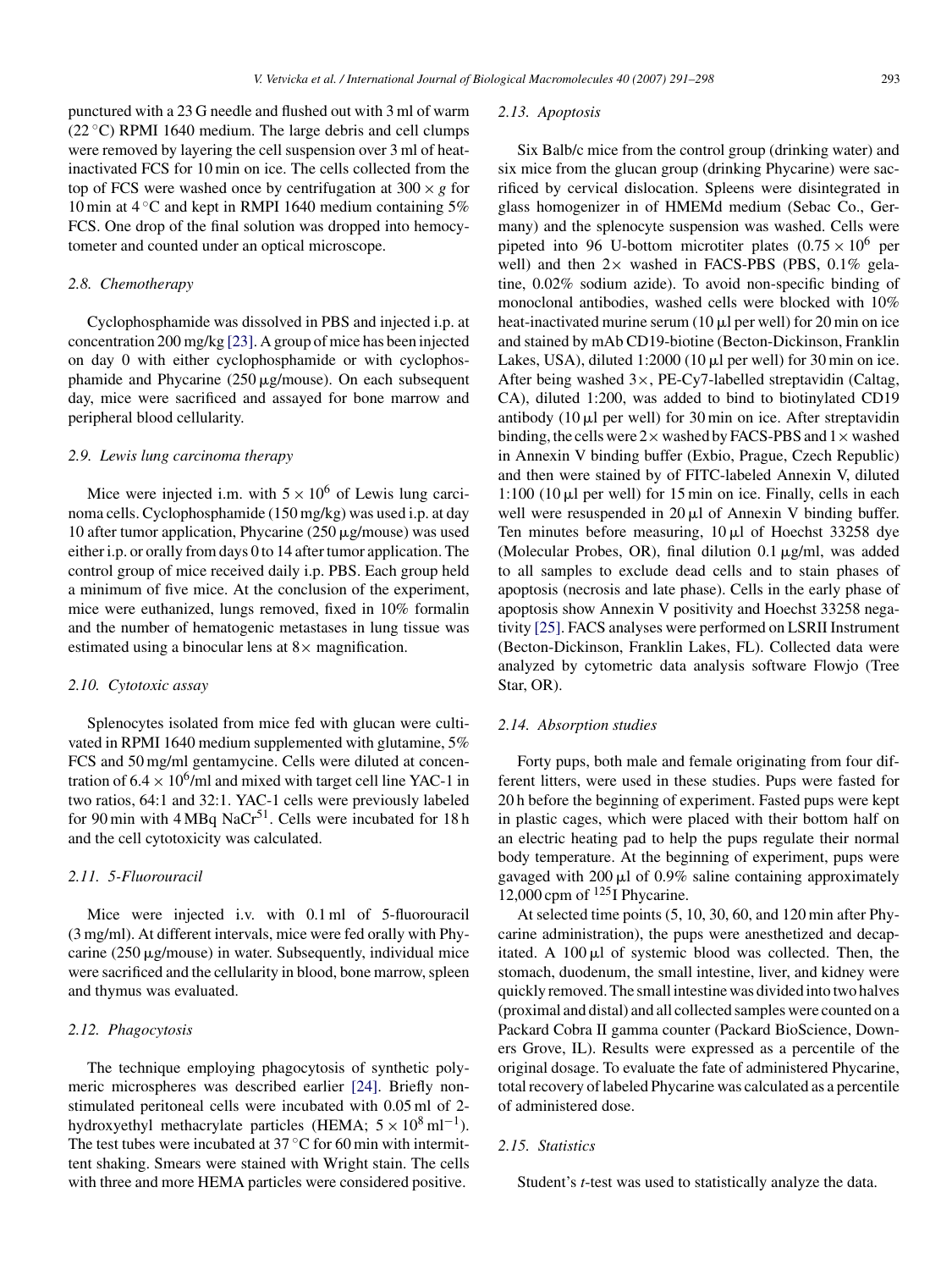

Fig. 1. Potentiation of phagocytosis of synthetic microspheres (HEMA particles) by different doses of i.p. injected Phycarine. Peripheral blood neutrophils with three and more HEMA particles were considered positive. Each value represents the mean  $\pm$  S.D. All differences were significant at  $P < 0.05$  level except the lowest dose at 24 h.

#### **3. Results**

Structural analysis of the  $(1 \rightarrow 3)$ - $\beta$ -D-glucan used in this study was performed by  ${}^{13}$ C NMR spectroscopy and HPAEC-PAD and confirmed that Phycarine is an linear laminarin composed of ca. 33  $\beta$ -1,3-linked Glc residues with molecular weight of 5000 Da.

Our previous work confirmed the well-established effects of glucans on phagocytic activity of peritoneal macrophages. To be sure that Phycarine is also affecting blood cells, evaluation of phagocytosis of peripheral blood cells was necessary. We measured the time-dependent effect of different doses of Phycarine on phagocytosis of synthetic HEMA microspheres (Fig. 1). All four tested doses of Phycarine caused a significant increase of internalization of synthetic particles, and, with exception of  $10 \mu$ g/mouse dose, 48 h was necessary to see the stimulation. However, this increase was significant up to day 4 after the treatment.

Using a model of Lewis lung carcinoma cells, we showed that cyclophosphamide administered in the used dose caused 70% inhibition of the number of lung metastases in comparison to the control group. Treatment with Phycarine (either applied orally or intraperitoneally) caused 80% and 76% inhibition, respectively. Even higher inhibition was achieved when both substances were used in combination −92% inhibition in both cases (Fig. 2). The suppression of cancer growth might be caused by significant stimulation of natural killer cells shown in Fig. 3—the increase at effector–target ratio 64:1 was not significant, but lower ratio proved this trend.

Based on older studies showing that glucan can repair the bone marrow damage caused by irradiation [\[26\],](#page-7-0) we tested if Phycarine can reverse the leucopenia caused by irradiation. Data summarized in [Fig. 4](#page-4-0) show the fast cellular recovery in bone marrow, blood and spleen under all experimental conditions, recovery of thymocytes occurred later (ca. day 10).

Similarly, we tested cyclophosphamide-induced leucopenia in peripheral blood and bone marrow. On day 0, cyclophosphamide was injected either alone or in combination with Phycarine, and cellularity of peripheral blood and bone marrow was



Fig. 2. Phycarine therapy of C57Bl/6 mice with Lewis lung carcinoma. Data from three experiments are shown. For each experiment, mice were tested for a response to Phycarine and/or cyclophosphamide (CPA) as indicated. CPA was used at day 10 after tumor application, Phycarine was used either i.p. or orally from days 0 to 14 after tumor application. The control group of mice received daily i.p. PBS. Each value represents the mean  $\pm$  S.D. All differences were significant at *P* < 0.05 level.

evaluated daily. The results summarized in [Fig. 5](#page-4-0) show that the blood cell counts were significantly suppressed even 10 days after cyclophosphamide treatment, but Phycarine-treated animals already had a normal blood cell counts. These data were even more profound in bone marrow-cyclophosphamide-treated mice were again leucopenic even at day 10. However, Phycarinetreated animals showed normal bone marrow cell counts as early as day 7. The faster recovery in peripheral blood than in bone marrow probably represents either demargination of the while cells from the endothelium or changes in homing of cells into individual lymphatic organs.

Similarly to cyclophosphamide, cancerostatic drug 5 fluorouracil is well known for significant depression of immune system [\[27\]. W](#page-7-0)e evaluated the effects of orally given Phycarine on fluorouracile-induced leucopenia. The data showed that Phycarine increase the recovery of bone marrow in all tested time intervals with the fastest recovery being when used prophylactically 14 days before injection of 5-FU [\(Fig. 6\).](#page-5-0) In blood, only



Fig. 3. Oral feeding with Phycarine increased natural killer cell activity. For each experiment, four wells per sample were evaluated, each experiment was repeated three times. Control group of mice was fed with PBS. \*Not significant, significant at  $P < 0.005$  level.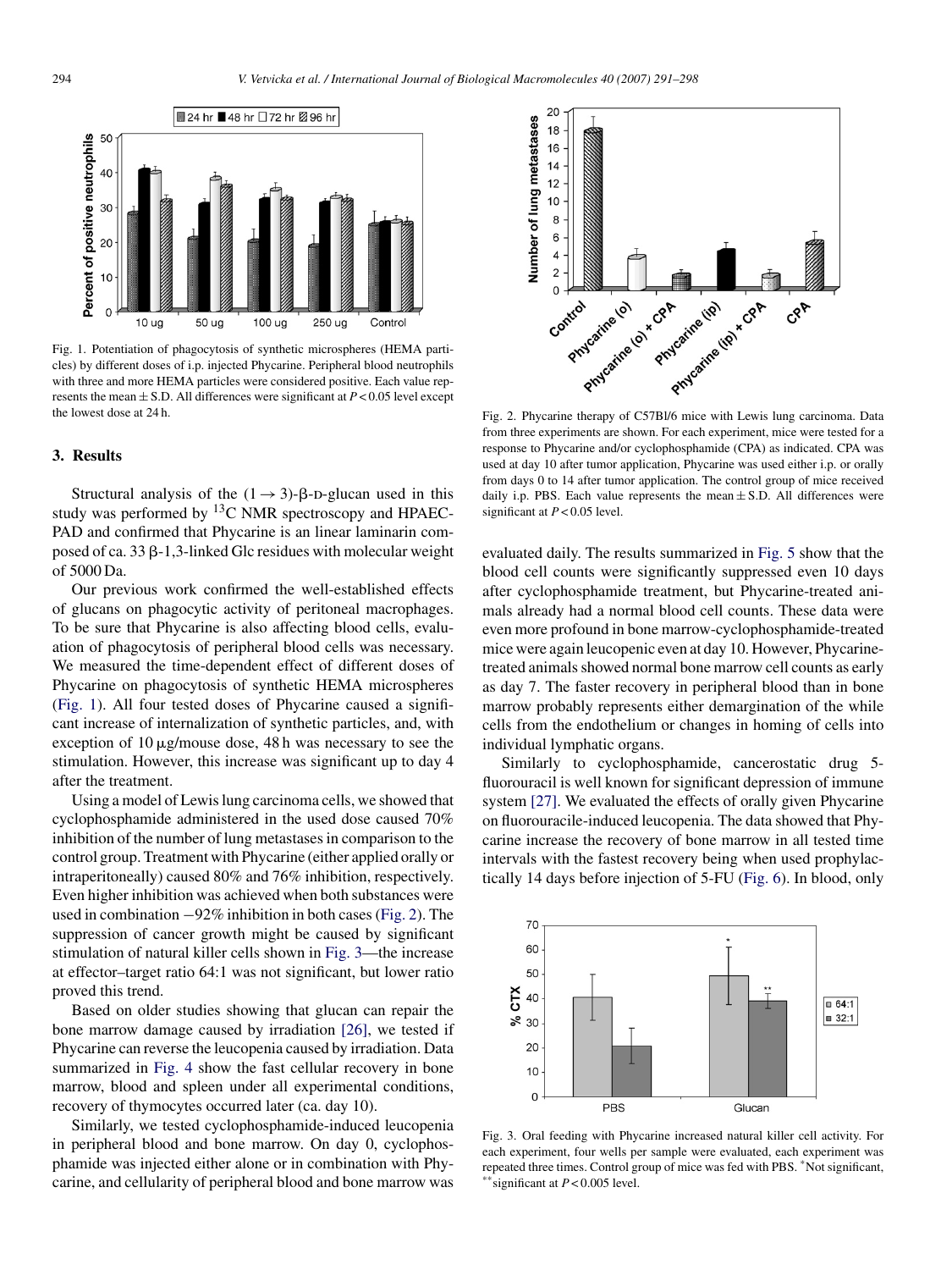<span id="page-4-0"></span>

Fig. 4. Phycarine-induced cell recovery in bone marrow (A), spleen (B), thymus (C), and peripheral blood (D) after irradiation. At different intervals (i.e. at days 0, 7 or 14 days before irradiation), mice were daily fed orally with Phycarine in water. Subsequently, individual mice were sacrificed and the cellularity in blood, bone marrow, spleen and thymus was evaluated. The results represent mean of 10 mice in three independent experiments.

Phycarine, used 7 and 14 days prior 5-FU treatment, showed any effects; however a return to a 55% original cellularity was found as soon as 4 days after 5-FU. In thymus, all time intervals were similar. A different situation has been found in spleen, where all intervals showed fastened recovery, but the longest Phycarine treatment once again showed a sharp improvement as early as 4 days ([Fig. 6\).](#page-5-0)

The results of evaluating of the effects of oral administration of Phycarine on antibody response are shown in [Fig. 7.](#page-5-0) Mice were fed for 28 days and showed significant increase in number of B lymphocytes forming both IgM and IgG antibodies.

The protective effects of Phycarine were further supported by finding that feeding with Phycarine caused decrease on relative portion of early phases of apoptosis in spleen cells ([Fig. 8\).](#page-5-0)

As expected, the majority of Phycarine was detected in the stomach and duodenum 5 min after the administration. This amount was sharply decreasing during first 30 min (from 76% to 24%), then slower decreasing trend continued up to 120 min ([Fig. 9\)](#page-6-0). A significant amount of iodine-labeled Phycarine (approx. 18%) entered proximal intestine in a very short time after the gavage. Phycarine transit through proximal intestine was decreasing with time and simultaneously increasing in the ileum. This suggested that a significant portion of Phycarine passed throughout the proximal intestine into ileum ([Fig. 9\).](#page-6-0) At 30, 60 and 120 min, about 25–29% of administered Phycarine was detected in the ileum. The amount of Phycarine detected in the liver was approximately 0.5–1.5% [\(Fig. 6\) a](#page-5-0)nd similar results were detected in kidney (0.2–1%; Fig. 5). Levels of Phycarine in systemic blood levels were very low (less than 0.5%). In the



Fig. 5. Mice were injected on day 0 with either cyclophosphamide or with cyclophosphamide and Phycarine ( $250 \mu g/m$ ouse). On each subsequent day, mice were sacrificed and assayed for peripheral blood (A) and bone marrow and (B) cellularity. The results represent mean of 10 mice in three independent experiments.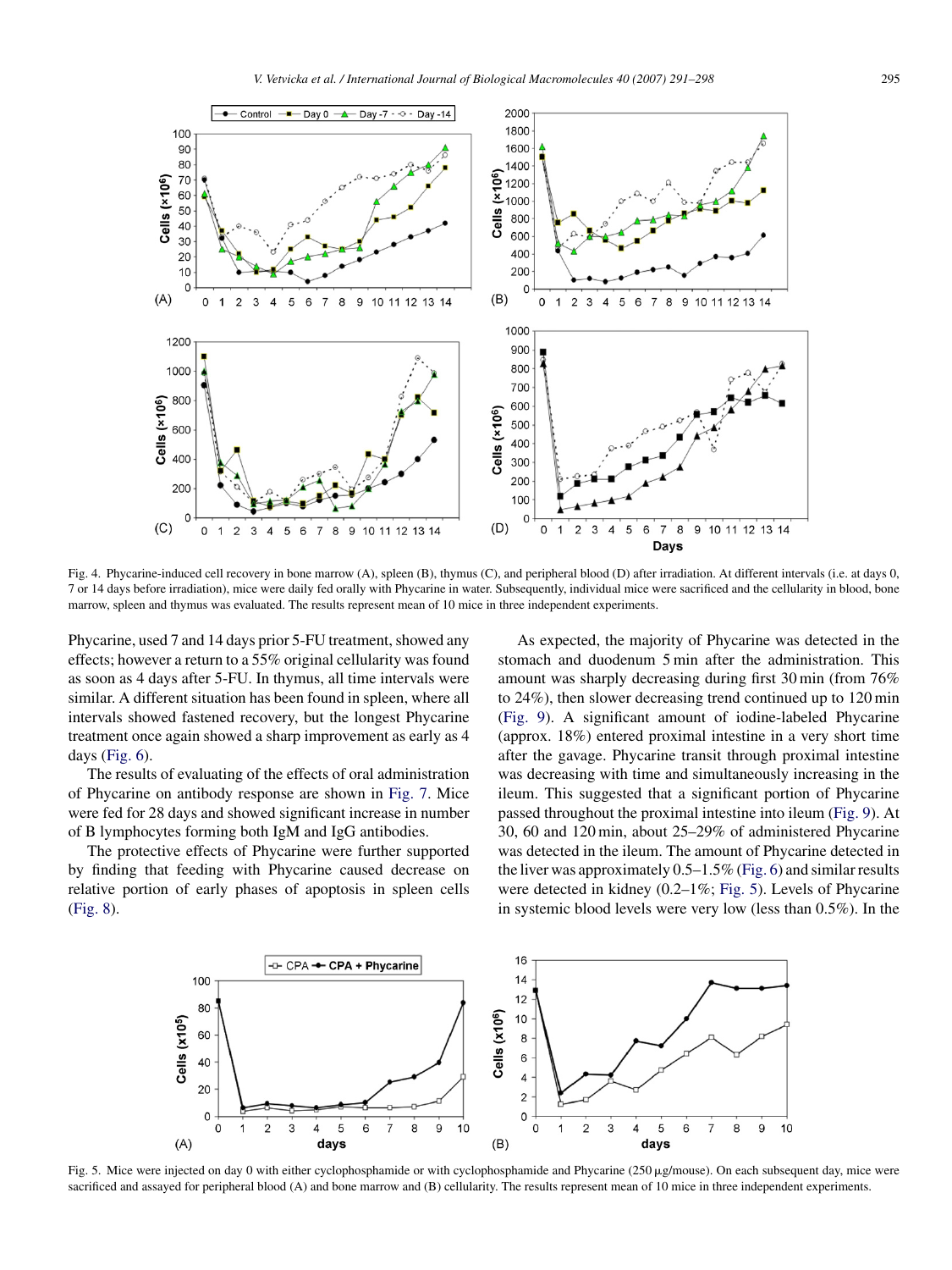<span id="page-5-0"></span>

Fig. 6. Phycarine-induced cell recovery in bone marrow (A), spleen (B), thymus (C), and peripheral blood (D) after 5-flurouracil-induced leucopenia. At different intervals, mice were daily fed orally with Phycarine in water. Subsequently, individual mice were sacrificed and the cellularity in blood, bone marrow, spleen and thymus was evaluated. The results represent mean of 10 mice in three independent experiments.



Fig. 7. Absolute number of mouse splenocytes forming hemolytic plaques/108 splenocytes. Mice were fed with Phycarine for 28 days, control group was fed with PBS. \*Significant at <0.05 level, \*\*significant at <0.005 level.

initial time point of this study (5 min), the majority of labeled Phycarine (95%) is localized in the stomach and proximal small intestine. The total recovery of administered Phycarine ([Fig. 10\)](#page-6-0) was gradually decreasing with time, reaching approx. 60% after 120 min.

#### **4. Discussion**

Our previous paper focused on basic immunostimulating capacities of Phycarine and explained that the mechanism of action is based on interaction of Phycarine with the CR3 receptor [\[16\].](#page-7-0) This investigation showed that Phycarine has a strong ability to augment hematopoiesis as documented by causing fast recovery after several types of experimental leucopenia. In addition, these effects were similarly pronounced when Phycarine was applied via intraperitoneal or oral administration. The mechanisms of glucan transfer through the gastrointestinal track were evaluated and discussed.

Various types of glucans are known to stimulate phagocytosis [\[19,28\].](#page-7-0) Therefore detailed evaluation of this basic type of immune reaction is important for determination of effectiveness of glucan. After establishing the effects of Phycarine on macrophages, we tested also the peripheral blood leukocytes for changes in phagocytosis. Using synthetic microspheres based on 2-hydroxyethyl methacrylate, we found that all tested doses of Phycarine caused significant increase in phagocytosis of these synthetic particles. In all cases (with exception of dose  $10 \mu$ g/mouse), there was a 24 h lack period before any signif-



Fig. 8. Relative percentage of early phase of apoptosis in splenocytes isolated from mice fed either with Phycarine or PBS. The differences are significant at *P* < 0.005 level.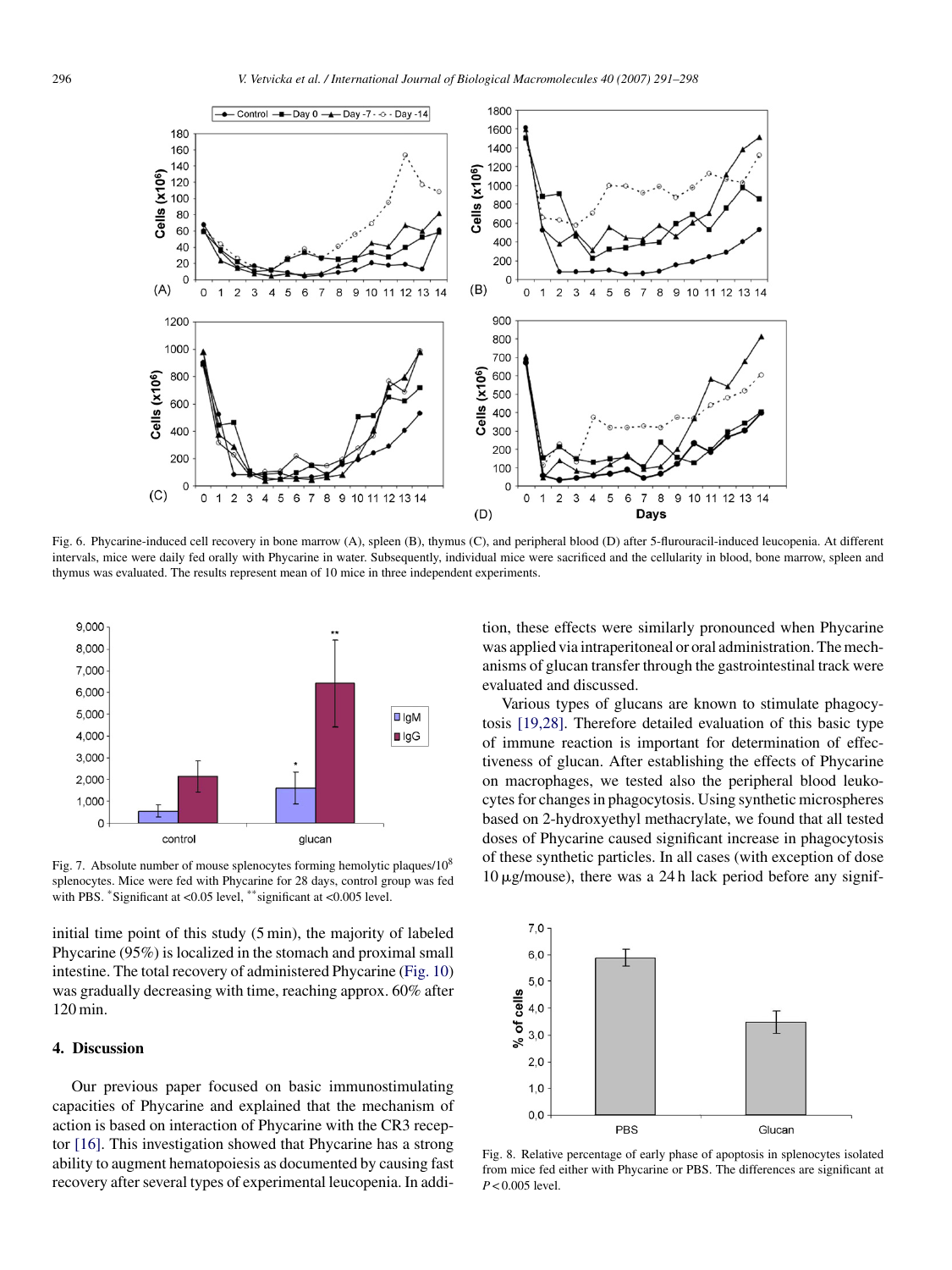<span id="page-6-0"></span>

Fig. 9. Tissue distribution of Phycarine over time in 15-day-old suckling rats. <sup>125</sup>I-Phycarine (12,000 CPM) was orally administered to suckling rats and counts in the tissues were determined at various time points after administration. Results are expressed as a percentile of the original dosage. Each data point represents the mean  $\pm$  S.E. of eight animals.

icant changes could be observed. Conversely, the effects of a single injection of Phycarine were long-lasting with significant changes found even 4 days after treatment. These data were in agreement with stimulation of peritoneal macrophages [\[16\].](#page-7-0)

Our previous studies demonstrated significant *in vitro* and *in vivo* inhibition of mouse and human breast tumor cell growth after  $(1 \rightarrow 3)$ -β-D-glucan treatment [\[16,29\].](#page-7-0) Studies performed in numerous laboratories described anti-tumor activities of glucans in a series of tumor models including hepatic carcinoma, sarcoma and melanoma (for a review see Ref.[\[30\]\).](#page-7-0) In this study, we used a model of Lewis lung carcinoma cells, which in mice can be inhibited by cyclophosphamide treatment, making this model more clinically relevant than s.c. injection of tumor cells that is commonly used. Our data showed that both oral and



Fig. 10. Total recovery of <sup>125</sup>I-Phycarine over time in 15-day-old suckling rats. Results are expressed as a percentile of the original dosage. Each data point represents the mean  $\pm$  S.E. of eight animals.

intraperitoneal delivery of Phycarine was at least as effective as treatment of mice with cyclophosphamide. This corresponds with the finding of Tsuzuki et al. on sonifilan [\[23\].](#page-7-0) When both substances were combined, the inhibition of cancer cell growth reached 92%, clearly showing synergistic effects of  $(1 \rightarrow 3)$ - $\beta$ d-glucan with common chemotherapy. The inhibition of cancer growth is most probably caused by stimulation of NK cell activity [\[16,31\].](#page-7-0)

The major side effects of both traditional chemotherapy and/or irradiation are leucopenia and significant suppression of the immune system. Leukopenia caused by either chemotherapy or irradiation is a significant problem in most cancer patients. Both of these negative effects limit the dosage and frequency of treatment[\[32\]. T](#page-7-0)he decision to use 5-fluorouracil and cyclophosphamide as models for measuring the effects of glucan-based recovery was based on two facts—effects of fluorouracil on cellularity of lymphoid organs is well-documented and cyclophosphamide was previously used, allowing the comparison of different glucans. The effects of injected  $(1 \rightarrow 3)$ - $\beta$ -D-glucan on enhanced recovery after experimental leucopenia have been documented [\[33\], i](#page-7-0)n the cyclophosphamide-induced leucopenia model there usually was a strong peak around day 3 followed by slow recovery [\[23,34\]. S](#page-7-0)imilar data were found after irradiation. Phycarine exhibits a preferred type of recovery without the short-term overstimulation of myelopoiesis.

Currently, glucans are getting closer to clinical practice. In addition, orally effective lentinan is already being used in Japan [\[11\].](#page-7-0) It was therefore important to know if Phycarine can similarly improve the cell recovery when used orally. Using a 5-fluorouracile model with well-established destruction of